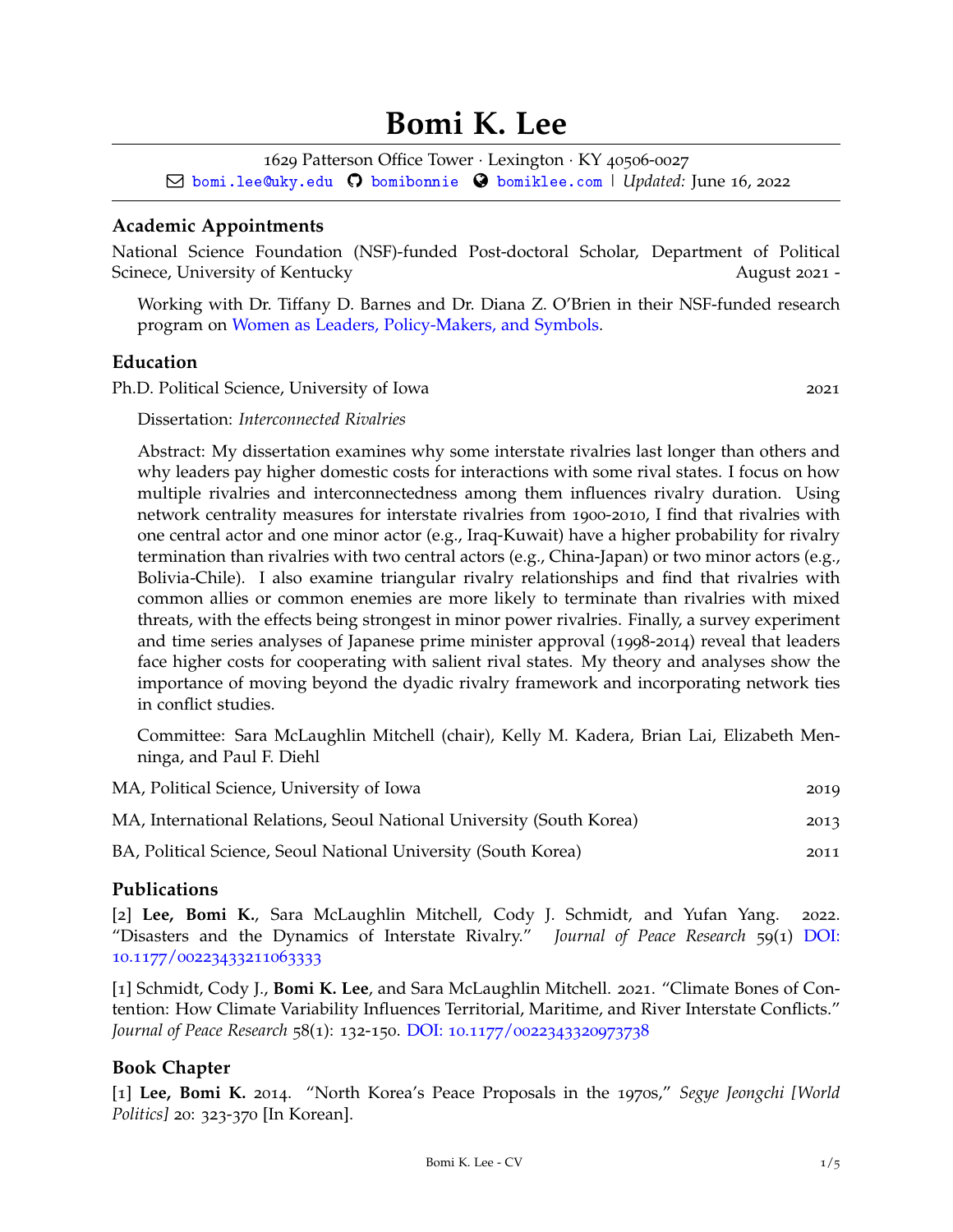## **Papers Under Review**

[3] **Lee, Bomi K.**, "Territorial Disputes, Multiple Rivals, and Leadership Approval: Evidence from Japan." [Under review]

[2] Tolbert, Caroline J., **Bomi K. Lee**, and Karen Mossberger, "Broadband Use and Inclusive Prosperity in Communities." [Under review after R&R]

[1] **Lee, Bomi K.**, "Triangles, Major Powers, and Rivalry Duration" [Under review after R&R]

# **Working Papers**

[2] **Lee, Bomi K.**, and Sojeong Lee, "Uncovering spatial variability of climate change, water, and conflict"

This project focuses on two mechanisms to examine the relationship between climate change and interstate conflict: precipitation anomalies and spatial variability. We use precipitation information from the PRIO-GRID dataset to focus on geographical variations of water and climate conditions.

[1] **Lee, Bomi K.**, Cody J. Schmidt, and Sara McLaughlin Mitchell, "Paths to Peace in Issue Rivalries"

This paper moves beyond the dyadic rivalry context by considering how issue rivalry networks and extra-rivalry reputations influence peaceful and militarized conflict management in diplomatic issue conflicts. We capture interdependence by assessing the degree to which states are embedded in multiple rivalries using network analysis. We find that rivalry networks constrain militarization by target states in issue claims but have no effect on challengers.

## **Other Publications**

[1] Barnes, Tiffany D., **Bomi K. Lee**, and Diana Z. O'Brien, ["Even After Albright, Foreign Policy](https://www.washingtonpost.com/politics/2022/03/28/madeleine-albright-remembered/) [Leaders Are Still Mostly Men,"](https://www.washingtonpost.com/politics/2022/03/28/madeleine-albright-remembered/) *The Washington Post, Monkey Cage* (March 28, 2022).

## **Honors, Awards, and Grants**

The John Sprague Award (the best paper on political networks presented by a graduate student), "Triangles, Major Powers, and Rivalry Duration," Political Networks Section of APSA (2022)

Outstanding Teaching Assistant Award (\$1,000), University of Iowa (2021)

Graduate College Post-Comprehensive Research Fellowship (\$10,000), Graduate College, University of Iowa (2020)

Graduate College Summer Fellowship (\$5,000), Graduate College, University of Iowa (2020)

Travel Grant (\$150), International Studies Association-Midwest (2020)

Research Grant (\$1,000), Department of Political Science, University of Iowa (2020)

The Frank J. Klingberg Best Paper Award, Cody Schmidt, **Bomi Lee**, and Sara McLaughlin Mitchell, "Climate Bones of Contention", International Studies Association Midwest (2019)

Research Grant (\$1,400), Department of Political Science, University of Iowa (2019)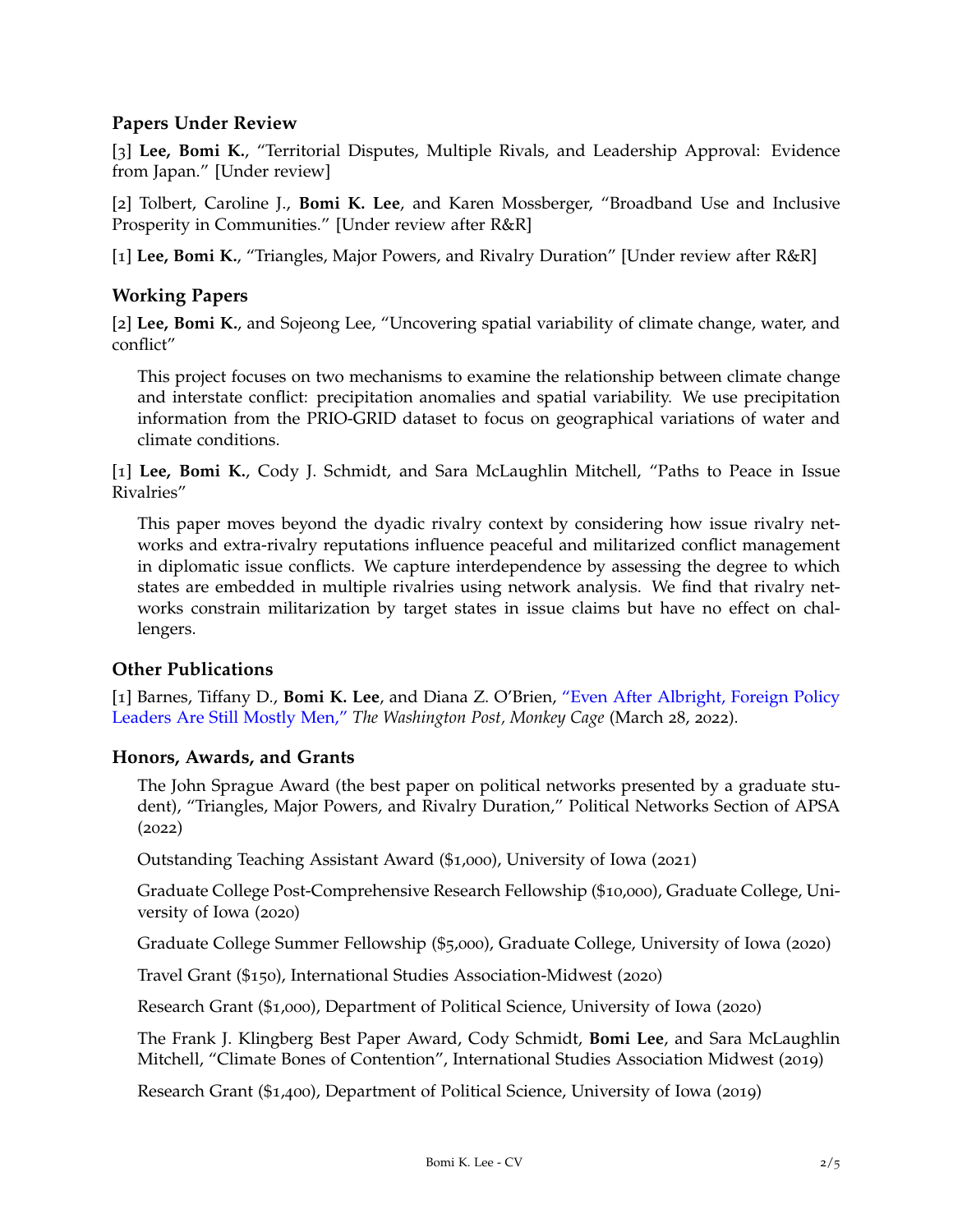Research Grant (\$500), Graduate & Professional Student Government, University of Iowa (2019)

Travel Grant (\$200), American Political Science Association (2019)

Travel Grant (\$500), Department of Political Science, University of Iowa (2019)

NSF Fellowship (\$900), Political Networks Workshops & Conference (2019)

Travel Funds Award (\$750), Graduate Student Senate (GSS), University of Iowa (2019)

Best Course Paper Award, "Dissolution of Rivalries and Formation of Warm Peace," Department of Political Science, University of Iowa (2018)

Travel Grant (\$550), Department of Political Science, University of Iowa (2018)

Summer Training Grant (\$3,300), Department of Political Science, University of Iowa (2017)

Travel Grant (\$600), Department of Political Science, University of Iowa (2017)

#### **Research and Teaching Interests**

*International Relations*: International Conflict and Cooperation, Interstate Rivalries, Interaction between Domestic and International Politics, Environmental Issues, Regional Security (East Asia)

*Political Methodology*: Introductory Statistics, Network Analysis, Time Series Analysis, Survival Analysis, Spatial Analysis, Survey Experiments

#### **Research Experiences**

#### *University of Iowa*

Countries Facing Multiple Rivals Project (online survey experiment in Japan) August 2019 -

*Designed experiment/questionnaire and received the IRB approval (n=1,200)*.

Research Assistant on Project Haystack (with GoDaddy.com) for Prof. Caroline Tolbert and Prof. Karen Mossberger January 2021 - June 2021; September 2018 - December 2019

*Cleaned raw data (n=20 million), visualized collapsed data (at the state/county/ZIP code levels), and conducted empirical analysis*.

Research Assistant for Prof. Elizabeth Menninga Summer 2019

*Combined civil war datasets (UCDP/PRIO Armed Conflict Dataset, Non-State Actors in Armed Conflict Dataset, etc), and visualized networks and empirical results*.

Research Assistant on Issue Correlates of War (ICOW) Project for Prof. Sara McLaughlin Mitchell Summer 2017

*Searched news stories for identity claims in Asia via LexisNexis*.

#### *The Institute for Far Eastern Studies (South Korea)*

Research Intern for Prof. Jong-Dae Shin March 2015 - October 2015

*Searched and made a list of released governmental documents on the relationship between South Korea and North Korea*.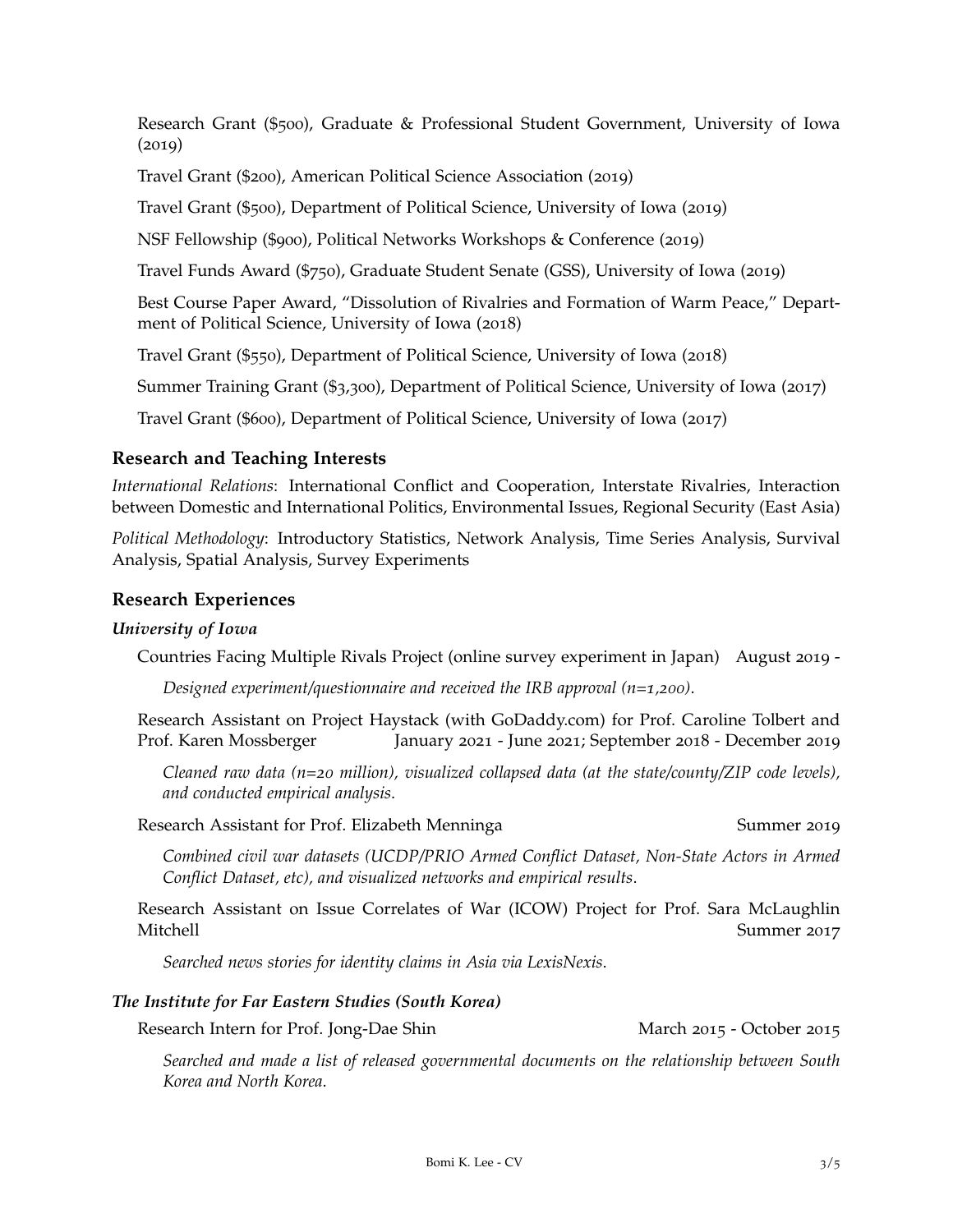#### *Seoul National University (South Korea)*

Research Assistant on East Asian International Relations Theory Project for Prof. Wookhee September 2012 - August 2015

# **Teaching Experiences**

## *University of Iowa*

| Guest Lecturer for Advanced Methodology (Graduate-Level)                                                                   | Fall 2021                   |
|----------------------------------------------------------------------------------------------------------------------------|-----------------------------|
| Taught the concept of centrality in networks and how to use R to calculate various centrality<br>measures.                 |                             |
| (Online) Teaching Assistant for Consequences of War                                                                        | Spring 2021                 |
| Instructor for Analyzing Political Data                                                                                    | Spring 2020                 |
| Guest Lecturer for Introduction to International Relations                                                                 | Spring 2018                 |
| Teaching Assistant for Introduction to International Relations                                                             | Fall 2016/2017, Spring 2018 |
| (Online) Teaching Assistant for Introduction to International Relations                                                    | Summer 2018                 |
| Teaching Assistant for Introduction to American Politics                                                                   | Spring 2017                 |
| Iowa Social Science Research Center, University of Iowa                                                                    |                             |
| <b>Statistical Consultant</b>                                                                                              | Fall 2019 - Spring 2021     |
| Taught workshops: Introduction and Data Management Using R, Network Visualization Using R,<br>and Network Analysis Using R |                             |
| <b>ICPSR Summer Program, University of Michigan</b>                                                                        |                             |
| Teaching Assistant for Time Series Analysis 1                                                                              | Summer 2019                 |
| Taught six computer lab sessions with Dr. Desmond Wallace, and graded assignments.                                         |                             |
| <b>Seoul National University (South Korea)</b>                                                                             |                             |
| Teaching Assistant for Introduction to International Relations                                                             | Fall 2011                   |
| <b>Additional Training</b>                                                                                                 |                             |
| ICPSR Summer Program, University of Michigan                                                                               | Summer 2017                 |
| Game Theory 1 & Rational Choice Theories of Politics and Society                                                           |                             |
| ISRC Workshops, University of Iowa                                                                                         | Fall 2018                   |
| <b>Python Basics</b>                                                                                                       |                             |
| <b>Invited Talks and Workshops</b>                                                                                         |                             |
| Political Networks (PolNet), "Introduction to Network Analysis in R" (2022): invited as an in-<br>structor                 |                             |

Visions in Methodology (VIM), Claremont Graduate University (2021)

Department of Political Science, Rice University (2021)